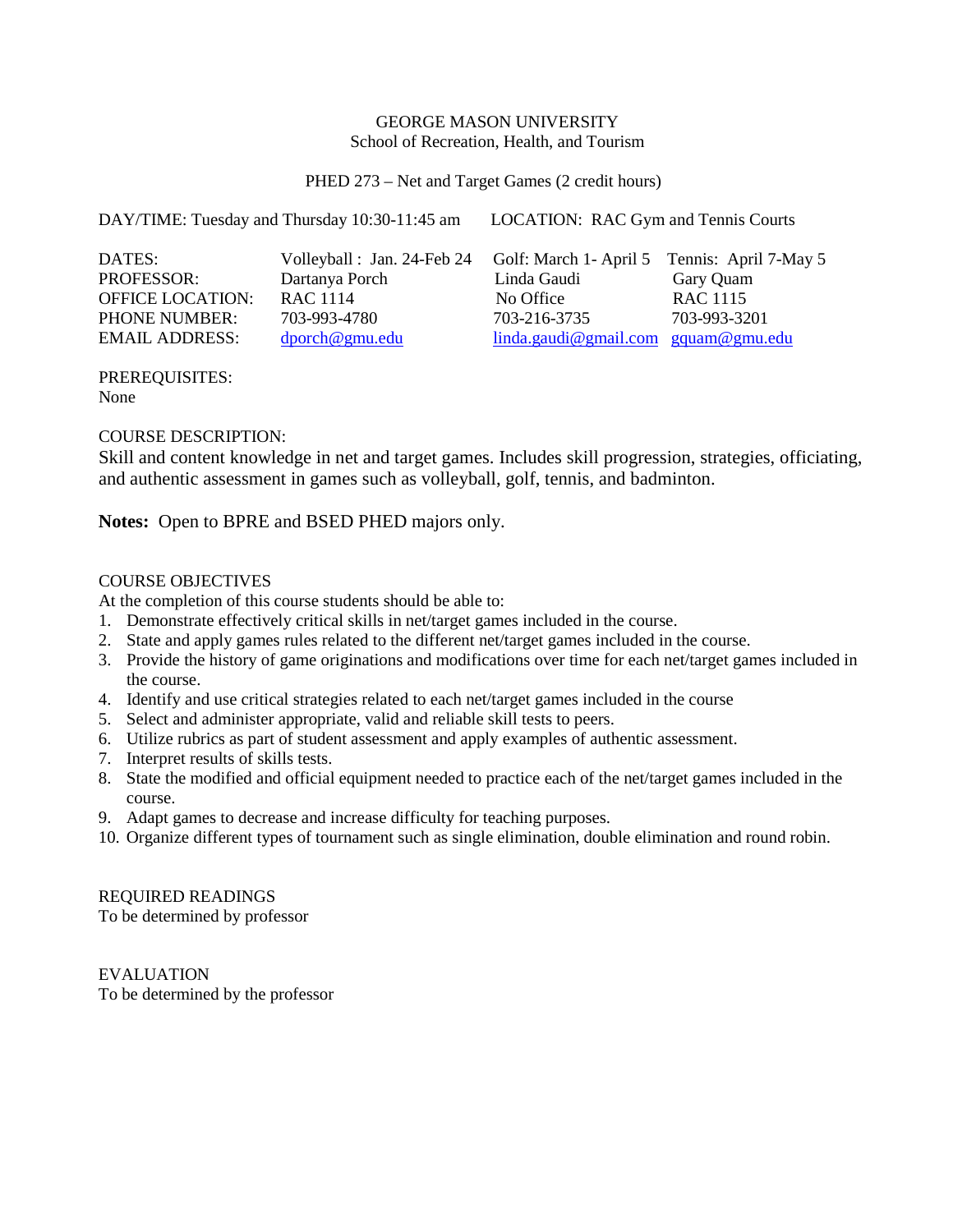**Test**

Focus on knowledge of rules, technique, strategy and skill development associated with the sport. **Projects**  $U\sin\alpha$  a variety of sources (e.g. books, internet, journals), students will develop a

| RESULTE THE. | USING a Variety of Sources (e.g. books, interfect, journals), students will develop a      |
|--------------|--------------------------------------------------------------------------------------------|
|              | resource file comprising, but not restricted to, drills, tests, and games, related to each |
|              | net/target games covered in class.                                                         |
| Tournaments: | Students will create various types of draw to simulate a tennis, golf, and volleyball      |
|              | tournament.                                                                                |

### **Skill Evaluation**

| Administration of skill tests on peers: |             | Students will find and administer basic skills tests covered in class.                                                   |             |               |  |  |
|-----------------------------------------|-------------|--------------------------------------------------------------------------------------------------------------------------|-------------|---------------|--|--|
|                                         |             | They will be in charge of set up, administration, compilation, and                                                       |             |               |  |  |
|                                         |             | interpretation of results.                                                                                               |             |               |  |  |
| Evaluation of TC skills:                |             | Students will be evaluated by their peers on a minimum of two basic<br>skills for each net/target game covered in class. |             |               |  |  |
| <b>Grading Scale</b>                    |             |                                                                                                                          |             |               |  |  |
| $90-100 = A$                            | $80-89 = B$ | $70-79 = C$                                                                                                              | $60-69 = D$ | $\leq 60 = F$ |  |  |

# TENTATIVE COURSE OUTLINE

- 1. Tennis
	- a. History of game originations and modifications over time.
	- b. Official and developmentally appropriate equipment needed to play tennis.
	- c. Critical skills associated with tennis such as ground strokes, serve, volley.
	- d. Rules and etiquette.
	- e. Critical strategies used in single play and double play.
	- f. Drills and modified games used to developed skills and strategies.
	- g. Evaluation of skills using rubrics, authentic assessment, and already existing skill tests.
	- h. Interpretation of results.
	- i. Organization and administration of a double elimination tournament.
- 2. Golf
	- a. History of game originations and modifications over time.
	- b. Official and developmentally appropriate equipment needed to play golf.
	- c. Critical skills associated with golf such as driving, fairway woods, long irons, short irons, chipping, pitching, sand play and putting.
	- d. Rules and etiquette.
	- e. Different types of competition such as stroke play and match play.
	- f. Drills and modified games used to developed skills.
	- g. Evaluation of skills using rubrics, authentic assessment, and already existing skill tests.
	- h. Interpretation of results.
	- i. Organization and administration of a single elimination tournament (Match Play).
- 3. Volleyball
	- a. History of game originations and modifications over time.
	- b. Official and developmentally appropriate equipment needed to play volleyball.
	- c. Critical skills associated with volleyball such as forearm pass, set, block, spike, and serve.
	- d. Rules and etiquette.
	- e. Critical strategies used such as basic 4-2 formation and basic "W" defensive formation .
	- f. Drills and modified games used to developed skills and strategies.
	- g. Evaluation of skills using rubrics, authentic assessment, and already existing skill tests.
	- h. Interpretation of results.
	- i. Organization and administration of a round robin tournament.